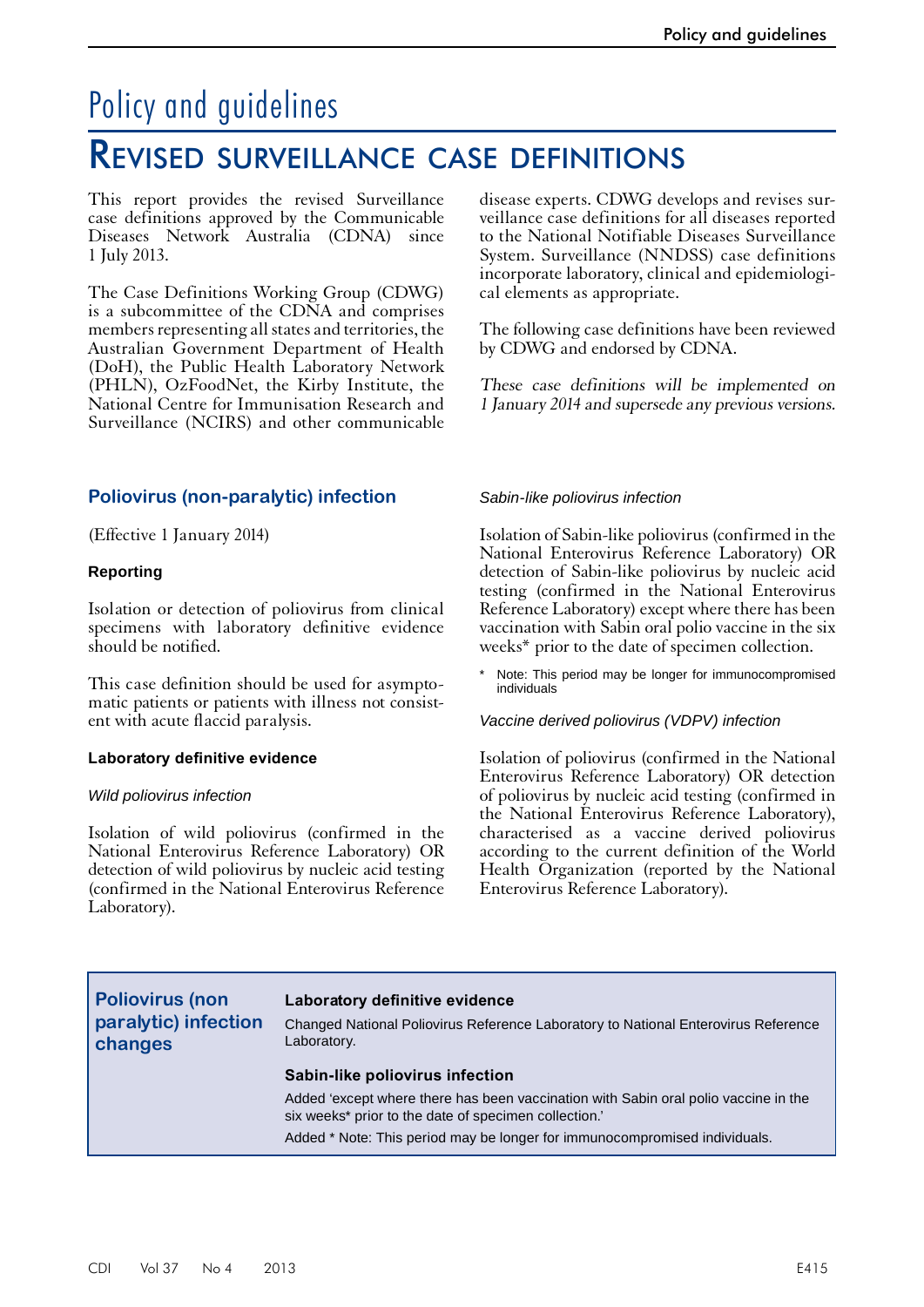## **Poliomyelitis (paralytic infection)**

#### **Reporting**

Both confirmed cases and probable cases should be notified.

#### **Confirmed case**

A confirmed case requires laboratory definitive evidence AND clinical evidence.

#### **Laboratory definitive evidence**

#### *Wild poliovirus infection*

Isolation of wild poliovirus (confirmed in the National Enterovirus Reference Laboratory) OR detection of wild poliovirus by nucleic acid testing (confirmed in the National Enterovirus Reference Laboratory).

#### *Vaccine-associated paralytic poliomyelitis (VAPP)*

Isolation of Sabin-like poliovirus (confirmed in the National Enterovirus Reference Laboratory) OR detection of Sabin-like poliovirus by nucleic acid testing (confirmed in the National Enterovirus Reference Laboratory).

#### *Vaccine derived poliovirus (VDPV) infection*

Isolation of poliovirus (confirmed in the National Enterovirus Reference Laboratory) OR detection of poliovirus by nucleic acid testing (confirmed in the National Enterovirus Reference Laboratory), characterised as a vaccine derived poliovirus according to the current definition of the World Health Organization (reported by the National Enterovirus Reference Laboratory).

#### **Clinical evidence**

Any child under 15 years of age with acute flaccid paralysis\* (including Guillain-Barré syndrome) or any person of any age with paralytic illness if polio is suspected.

For a case to be classified as VAPP the determination must be made by the Polio Expert Panel.

#### **Probable case**

A probable case of poliomyelitis (paralytic infection) requires clinical evidence AND the case not discarded as non-polio paralytic illness by the Polio Expert Panel.

#### **Clinical evidence**

As with confirmed case.

Acute flaccid paralysis syndrome is characterised by rapid onset of weakness of an individual's extremities, often including weakness of the muscles of respiration and swallowing, progressing to maximum severity within 1–10 days. The term "flaccid" indicates the absence of spasticity or other signs of disordered central nervous system (CNS) motor tracts such as hyperflexia, clonus, or extensor plantar responses. (Excerpt from Acute onset flaccid paralysis; World Health Organization 1993; WHO/MNH/EPI/93.3. Geneva)

| <b>Poliovirus (non</b> | Laboratory definitive evidence                                                     |
|------------------------|------------------------------------------------------------------------------------|
| paralytic) infection   | Changed National Poliovirus Reference Laboratory to National Enterovirus Reference |
| changes                | Laboratory and changed Polio Expert Committee to Polio Expert Panel.               |